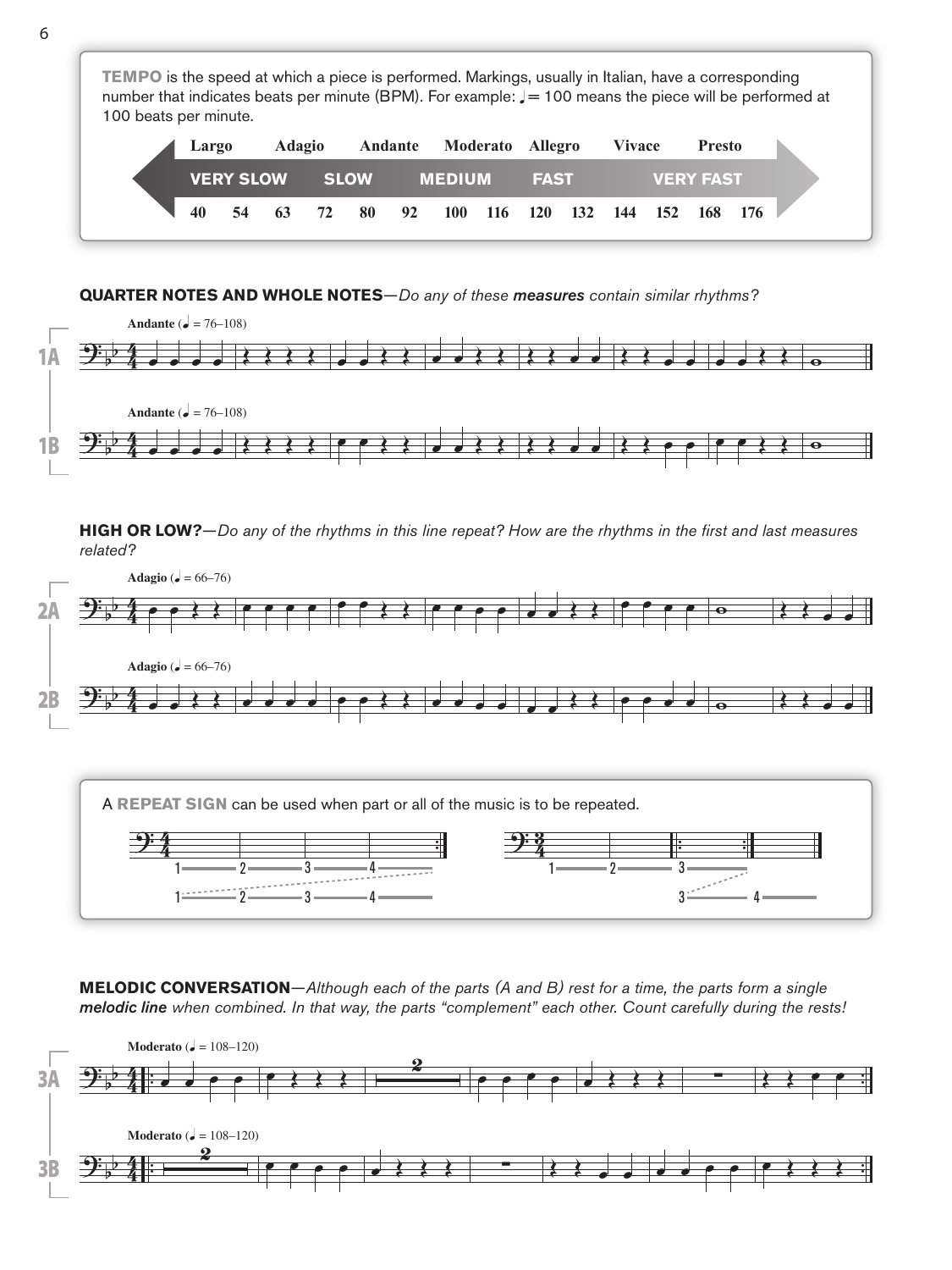**DYNAMIC CHORALE**—*Dynamics remain in effect until something new is indicated. What is the dynamic level at measure 4? How about at measure 6?*



**PATTERN SEARCH**—*How are measures 1–2 related to measures 3–4? Is there a pattern? How about measures 5–6?*



**RITE OF PASSAGE**—*What is the melodic pattern used in part A? Practice performing this line at various tempi. Listen to others as you play your part, working to maintain balance as the harmony becomes more complex.*



**FOCUS ON ACCENTS**—*Play accented notes with extra emphasis. Play at different dynamic levels to practice performing accents at those levels.*

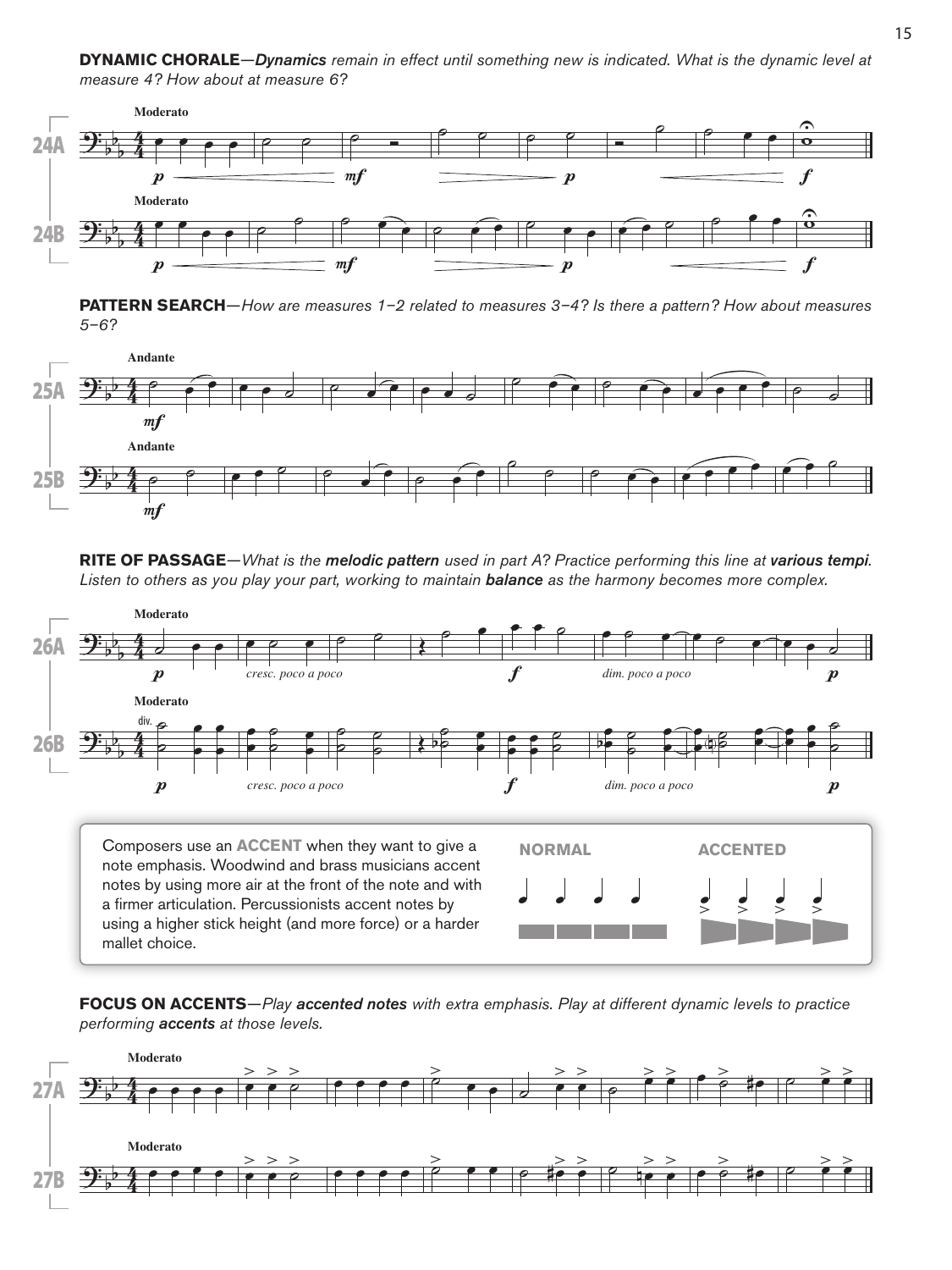**YOU COMPLETE ME, TOO**—*Lines 51 and 52 can be performed together. They "complement" each other. Count carefully during the rests!*



**LEGATO** is an articulation marking that instructs musicians to connect notes together with a smooth air stream. A legato note will "touch" the next note.

**STACCATO** is an articulation marking that instructs musicians to put some space between notes. A staccato note will not "touch" the next note.



.<br>.<br>. .<br>.<br>. .<br>.<br>. 2 | 2 2 2 2 - 2 .<br>. . .<br>. . .<br>. . .<br>. . .<br>. . .<br>. . .<br>.<br>. .

**SHAPE SHIFTER**—*Demonstrate your ability to play legato and staccato notes in this line.*





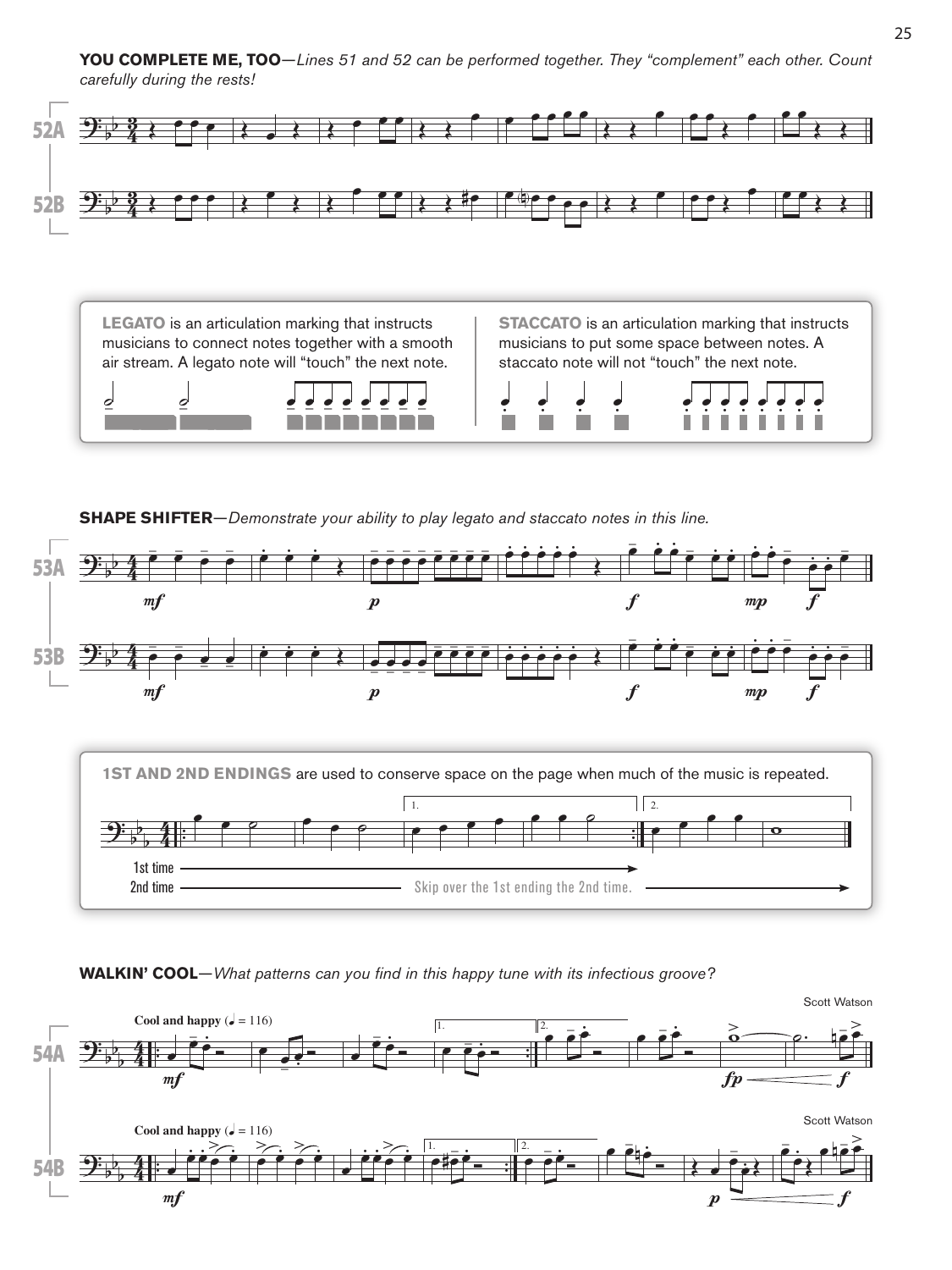## Level 4



## **KEY OF C MAJOR**





Major Scale in Steps



Major Scale Pattern in Thirds **Major Arpeggio (Tonic, Subdominant, Dominant)** 



Major Scale in Sequence









Minor Scale Pattern in Thirds **Minor Arpeggio (Tonic, Subdominant, Dominant)** 







 $\overset{\bullet}{\supset}$ 4 <sup>œ</sup> <sup>œ</sup> <sup>œ</sup> <sup>œ</sup> <sup>œ</sup> <sup>œ</sup> <sup>œ</sup> <sup>œ</sup> <sup>œ</sup> <sup>œ</sup> <sup>œ</sup> <sup>œ</sup> <sup>œ</sup> <sup>œ</sup> <sup>œ</sup> <sup>œ</sup> <sup>œ</sup> <sup>œ</sup> <sup>œ</sup> <sup>œ</sup> <sup>œ</sup> <sup>œ</sup> <sup>œ</sup> <sup>œ</sup> <sup>œ</sup> <sup>œ</sup> <sup>œ</sup> <sup>œ</sup> <sup>œ</sup> œ#œ <sup>œ</sup> <sup>w</sup>

Major Scale (Diatonic) Major Arpeggio